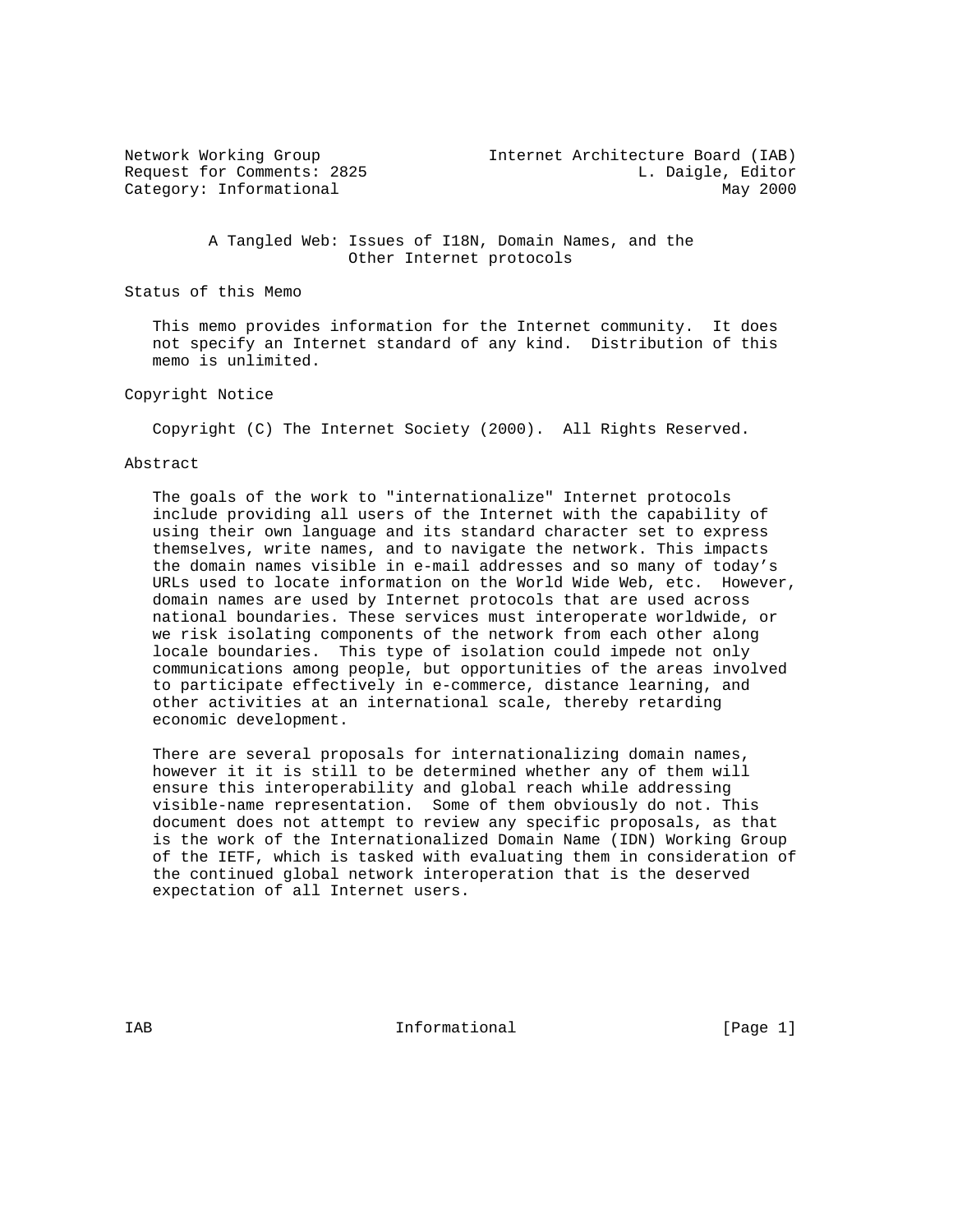This document is a statement by the Internet Architecture Board. It is not a protocol specification, but an attempt to clarify the range of architectural issues that the internationalization of domain names faces.

1. A Definition of Success

 The Internationalized Domain Names (IDN) Working Group is one component of the IETF's continuing comprehensive effort to internationalize language representation facilities in the protocols that support the global functioning of the Internet.

 In keeping with the principles of rough consensus, running code, architectural integrity, and in the interest of ensuring the global stability of the Internet, the IAB emphasizes that all solutions proposed to the (IDN) Working Group will have to be evaluated not only on their individual technical features, but also in terms of impact on existing standards and operations of the Internet and the total effect for end-users: solutions must not cause users to become more isolated from their global neighbors even if they appear to solve a local problem. In some cases, existing protocols have limitations on allowable characters, and in other cases implementations of protocols used in the core of the Internet (beyond individual organizations) have in practice not implemented all the requisite options of the standards.

2. Technical Challenges within the Domain Name System (DNS)

 In many technical respects, the IDN work is not different from any other effort to enable multiple character set representations in textual elements that were traditionally restricted to English language characters.

 One aspect of the challenge is to decide how to represent the names users want in the DNS in a way that is clear, technically feasible, and ensures that a name always means the same thing. Several proposals have been suggested to address these issues.

 These issues are being outlined in more detail in the IDN WG's evolving draft requirements document; further discussion is deferred to the WG and its documents.

3. Integrating with Current Realities

 Nevertheless, issues faced by the IDN working group are complex and intricately intertwined with other operational components of the Internet. A key challenge in evaluating any proposed solution is the analysis of the impact on existing critical operational standards

IAB 188 CHA Informational The Informational (Page 2)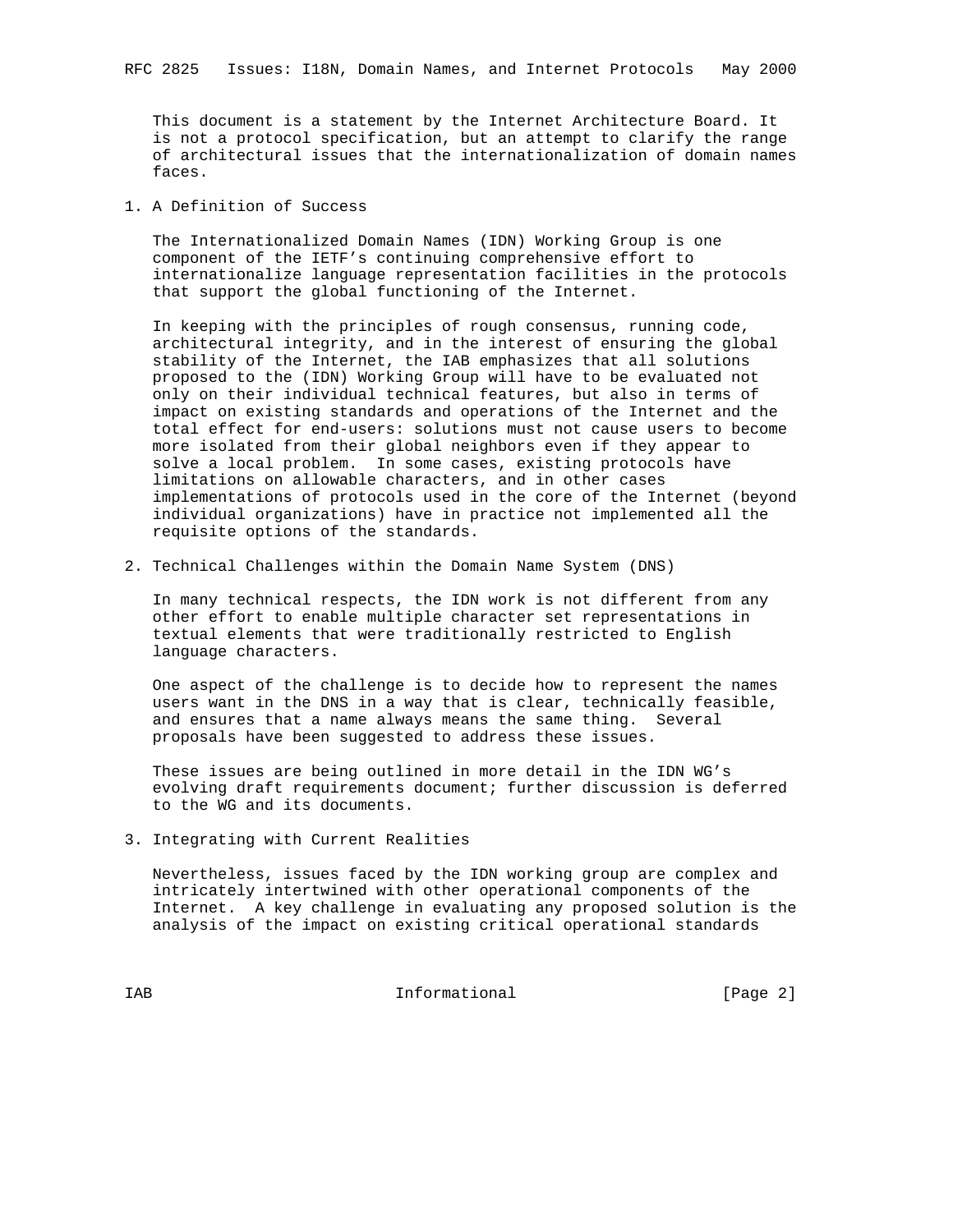which use fully-qualified domain names [RFC1034], or simply host names [RFC1123]. Standards-changes can be effected, but the best path forward is one that takes into account current realities and (re)deployment latencies. In the Internet's global context, it is not enough to update a few isolated systems, or even most of the systems in a country or region. Deployment must be nearly universal in order to avoid the creation of "islands" of interoperation that provide users with less access to and connection from the rest of the world.

 These are not esoteric or ephemeral concerns. Some specific issues have already been identified as part of the IDN WG's efforts. These include (but are not limited to) the following examples.

3.1 Domain Names and E-mail

 As indicated in the IDN WG's draft requirements document, the issue goes beyond standardization of DNS usage. Electronic mail has long been one of the most-used and most important applications of the Internet. Internet e-mail is also used as the bridge that permits the users of a variety of local and proprietary mail systems to communicate. The standard protocols that define its use (e.g., SMTP [RFC821, RFC822] and MIME [RFC2045]) do not permit the full range of characters allowed in the DNS specification. Certain characters are not allowed in e-mail address domain portions of these specifications. Some mailers, built to adhere to these specifications, are known to fail when on mail having non-ASCII domain names in its address -- by discarding, misrouting or damaging the mail. Thus, it's not possible to simply switch to internationalized domain names and expect global e-mail to continue to work until most of the servers in the world are upgraded.

3.2 Domain Names and Routing

 At a lower level, the Routing Policy Specification Language (RPLS) [RFC2622] makes use of "named objects" -- and inherits object naming restrictions from older standards ([RFC822] for the same e-mail address restrictions, [RFC1034] for hostnames). This means that until routing registries and their protocols are updated, it is not possible to enter or retrieve network descriptions utilizing internationalized domain names.

3.3 Domain Names and Network Management

 Also, the Simple Network Management Protocol (SNMP) uses the textual representation defined in [RFC2579]. While that specification does allow for UTF-8-based domain names, an informal survey of deployed implementations of software libraries being used to build SNMP compliant software uncovered the fact that few (if any) implement it.

IAB Informational [Page 3]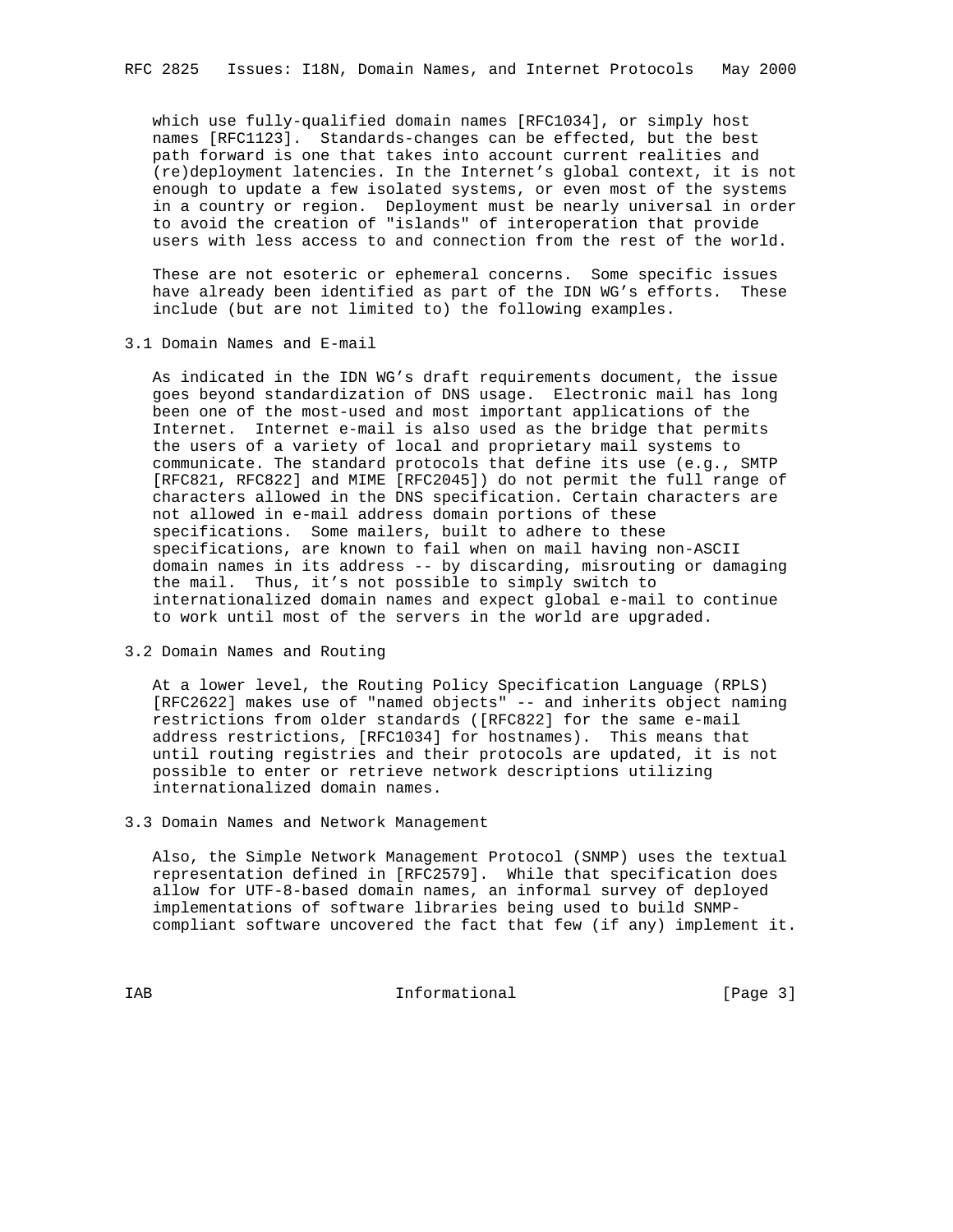This may cause inability to enter or display correct data in network management tools, if such names are internationalized domain names.

#### 3.4 Domain Names and Security

 Critical components of Internet public key technologies (PKIX, [RFC2459], IKE [RFC2409]) rely heavily on identification of servers (hostnames, or fully qualified domain names) and users (e-mail addresses). Failure to respect the character restrictions in these protocols will impact security tools built to use them -- Transport Layer Security protocol (TLS, [RFC2246]), and IPsec [RFC2401] to name two.

 Failure may not be obvious. For example, in TLS, it is common usage for a server to display a certificate containing a domain name purporting to be the domain name of the server, which the client can then match with the server name he thought he used to reach the service.

 Unless comparison of domain names is properly defined, the client may either fail to match the domain name of a legitimate server, or match incorrectly the domain name of a server performing a man-in-the middle attack. Either failure could enable attacks on systems that are now impossible or at least far more difficult.

### 4. Conclusion

 It is therefore clear that, although there are many possible ways to assign internationalized names that are compatible with today's DNS (or a version that is easily-deployable in the near future), not all of them are compatible with the full range of necessary networking tools. When designing a solution for internationalization of domain names, the effects on the current Internet must be carefully evaluated. Some types of solutions proposed would, if put into effect immediately, cause Internet communications to fail in ways that would be hard to detect by and pose problems for those who deploy the new services, but also for those who do not; this would have the effect of cutting those who deploy them off from effective use of the Internet.

 The IDN WG has been identified as the appropriate forum for identifying and discussing solutions for such potential interoperability issues.

 Experience with deployment of other protocols has indicated that it will take years before a new protocol or enhancement is used all over the Internet. So far, the IDN WG has benefited from proposed solutions from all quarters, including organizations hoping to

IAB Informational [Page 4]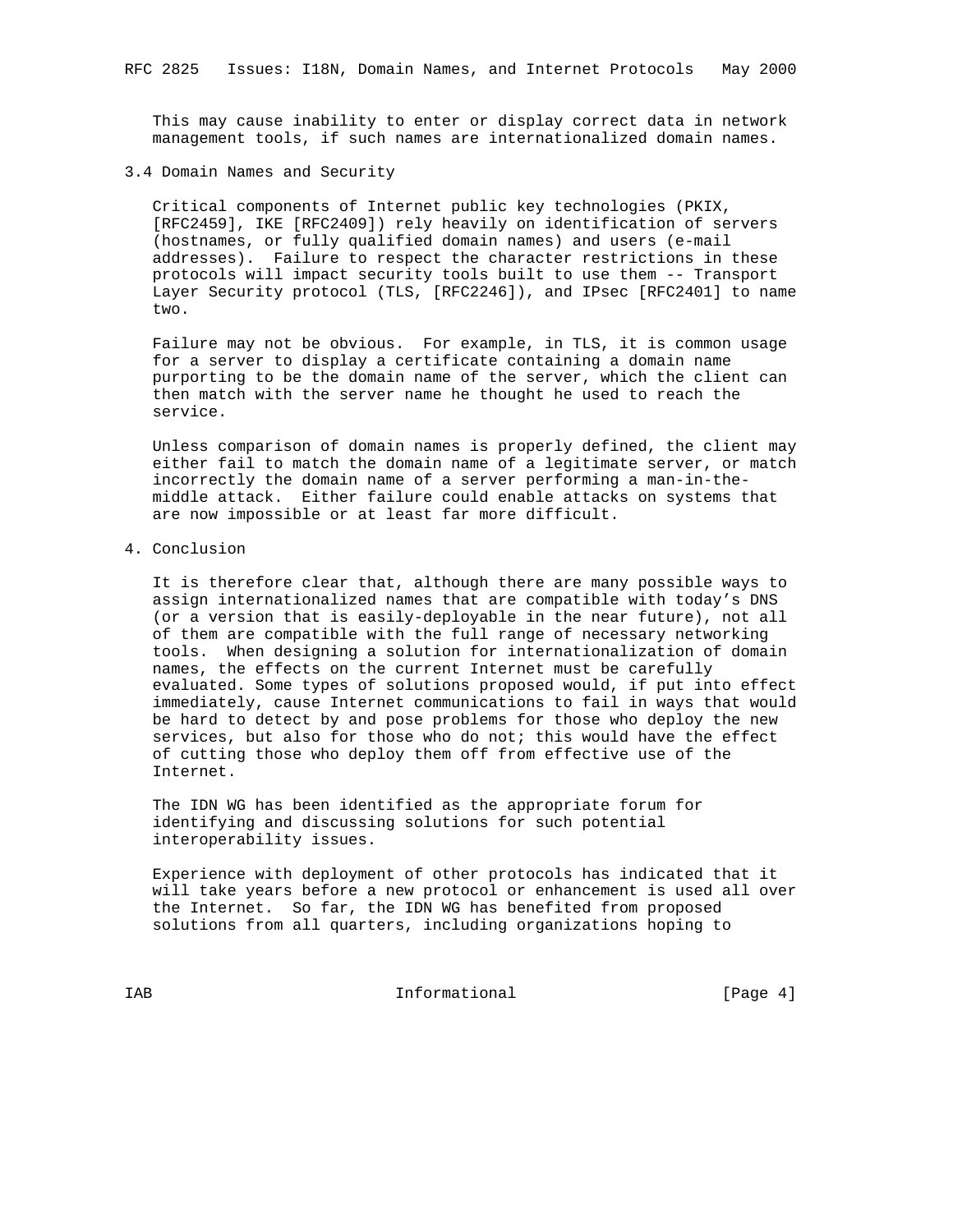provide services that address visible-name representation and registration -- continuing this process with the aim of getting a single, scalable and deployable solution to this problem is the only way to ensure the continued global interoperation that is the deserved expectation of all Internet users.

## 5. Security Considerations

 In general, assignment and use of names does not raise any special security problems. However, as noted above, some existing security mechanisms are reliant on the current specification of domain names and may not be expected to work, as is, with Internationalized domain names. Additionally, deployment of non-standard systems (e.g., in response to current pressures to address national or regional characterset representation) might result in name strings that are not globally unique, thereby opening up the possibility of "spoofing" hosts from one domain in another, as described in [RFC2826].

#### 6. Acknowledgements

 This document is the outcome of the joint effort of the members of the IAB. Additionally, valuable remarks were provided by Randy Bush, Patrik Faltstrom, Ted Hardie, Paul Hoffman, and Mark Kosters.

- 7. References
	- [RFC821] Postel, J., "Simple Mail Transfer Protocol", STD 10, RFC 821, August 1982.
	- [RFC822] Crocker, D., "Standard for the Format of ARPA Internet Text Messages", STD 11, RFC 822, August 1982.
	- [RFC1034] Mockapetris, P., "Domain Names Concepts and Facilities", STD 13, RFC 1034, November 1987.
	- [RFC1123] Braden, R., "Requirements for Internet Hosts -- Application and Support", STD 3, RFC 1123, November 1989.
	- [RFC2401] Kent, S. and R. Atkinson, "Security Architecture for the Internet Protocol", RFC 2401, November 1998.
	- [RFC2409] Harkins, D and D. Carrel, "The Internet Key Exchange (IKE)", RFC 2409, November 1998.
	- [RFC2045] Freed, N. and N. Borenstein, "Multipurpose Internet Mail Extensions (MIME) Part One: Format of Internet Message Bodies", RFC 2045, November 1996.

IAB 188 CHA Informational The Informational (Page 5)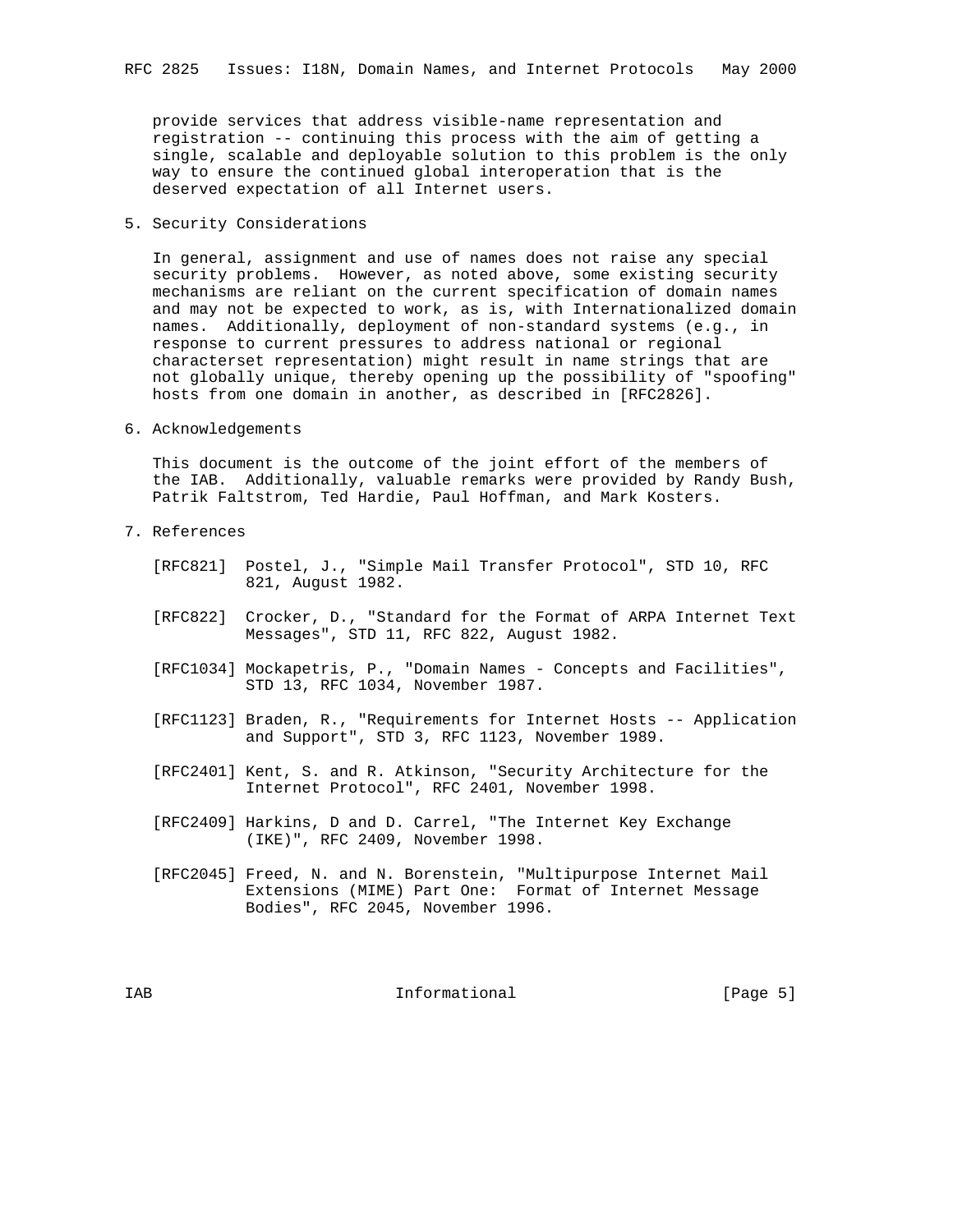- [RFC2246] Dierks, T. and C. Allen, "The TLS Protocol Version 1.0", RFC 2246, January 1999.
- [RFC2459] Housley, R., Ford, W., Polk, W. and D. Solo, "Internet X.509 Public Key Infrastructure Certificate and CRL Profile", RFC 2459, January 1999.
- [RFC2579] McCloghrie, K., Perkins, D., Schoenwaelder, J., Case, J. and M. Rose, "Textual Conventions for SMIv2", RFC 2579, April 1999.
- [RFC2622] Alaettinoglu, C., Villamizar, C., Gerich, E., Kessens, D., Meyer, D., Bates, T., Karrenberg, D. and M. Terpstra, "Routing Policy Specification Language (RPSL)", RFC 2622, June 1999.
- [RFC2826] IAB, "IAB Technical Comment on the Unique DNS Root", RFC 2826, May 2000.
- 8. Author's Address

Internet Architecture Board

EMail: iab@iab.org

Membership at time this document was completed:

 Harald Alvestrand Ran Atkinson Rob Austein Brian Carpenter Steve Bellovin Jon Crowcroft Leslie Daigle Steve Deering Tony Hain Geoff Huston John Klensin Henning Schulzrinne

IAB 188 and 100 mm informational the state of  $\left[$ Page 6 $\right]$